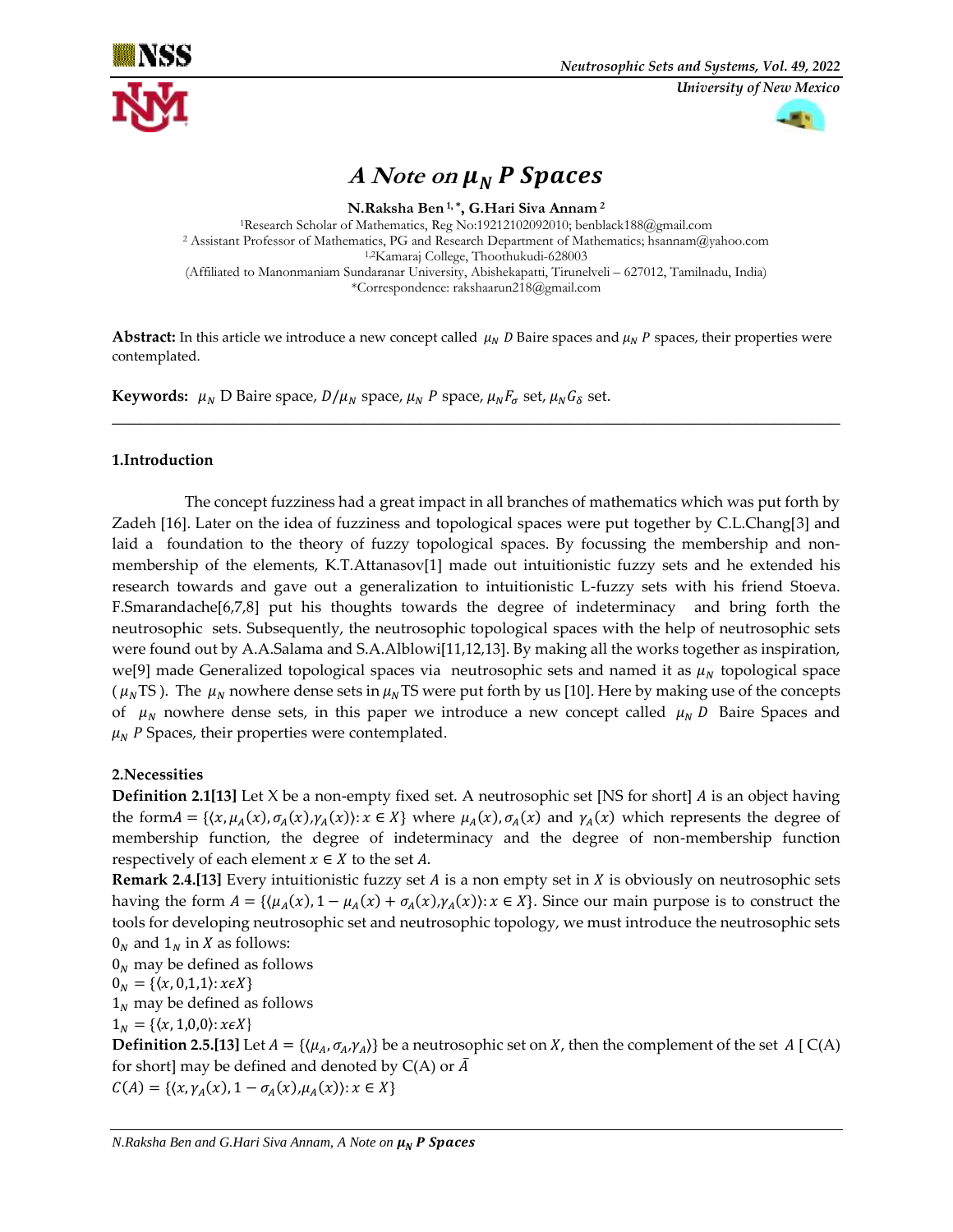**Definition 2.6.**[13] Let *X* be a non-empty set and the neutrosophic sets *A* and *B* are in the form of  $A =$  $\{\langle x,\mu_A(x),\sigma_A(x),\gamma_A(x)\rangle : x \in X\}$  and  $B = \{\langle x,\mu_B(x),\sigma_B(x),\gamma_B(x)\rangle : x \in X\}$ .  $A \subseteq B$  may be defined as:  $(A \subseteq B) \Leftrightarrow \mu_A(x) \le \mu_B(x), \sigma_A(x) \ge \sigma_B(x), \gamma_A(x) \ge \gamma_B(x) \,\forall x \in X$ **Proposition 2.7. [13]** For any neutrosophic set A, the following conditions holds:  $0_N \subseteq A$ ,  $A \subseteq 1_N$ . **Definition 2.8. [13]** Let *X* be a non empty set and  $A = \{(x, \mu_A(x), \sigma_A(x), \gamma_A(x)) : x \in X\}$  $B = \{ (x, \mu_B(x), \sigma_B(x), \gamma_B(x)) : x \in X \}$  are neutrosophic sets. Then  $A \cap B$  may be defined as:  $A \cap B = \langle x, \mu_A(x) \land \mu_B(x), \sigma_A(x) \lor \sigma_B(x), \gamma_A(x) \lor \gamma_B(x) \rangle$  $A \cup B$  may be defined as:

 $A \cup B = \langle x, \mu_A(x) \lor \mu_B(x), \sigma_A(x) \land \sigma_B(x), \gamma_A(x) \land \gamma_B(x) \rangle$ 

**Definition 2.9[12].** A  $\mu_N$  topology on a non - empty set *X* is a family of neutrosophic subsets in *X* satisfying the following axioms:

 $(\mu_{N_1})0_N \in \mu_N$ 

 $(\mu_{N_2})$   $G_1 \cup G_2 \in \mu_N$  for any  $G_1, G_2 \in \mu_N$ .

Throughout this paper, the pair of  $(X, \mu_N)$  is known as  $\mu_N$  topological space  $(\mu_N$  TS)

**Remark 2.10.[12]** The elements of  $\mu_N$  are  $\mu_N$  open sets and their complement of  $\mu_N$  open sets are called  $\mu_N$ closed sets.

**Definition 2.11.[12]** The  $\mu_N$  – Closure of *A* is the intersection of all  $\mu_N$  closed sets containing *A*.

**Definition 2.12.[12]** The  $\mu_N$  – Interior of A is the union of all  $\mu_N$  open sets contained in A.

**Definition 2.13.[11]**. A neutrosophic set *A* in neutrosophic topological space is called neutrosophic dense if there exists no neutrosophic closed sets *B* in  $(X, T)$  such that  $A \subset B \subset 1_N$ .

**Definition 2.14.[10].** The neutrosophic topological spaces is said to be  $\mu_N$  Baire space if N Int( $\bigcup_{i=1}^{\infty} G_i$ ) = 0<sub>N</sub> where  $G_i$ 's are neutrosophic nowhere dense set in  $(X, T)$ .

**Theorem 2.15.[10]:** Let  $(X, \mu_N)$  be a  $\mu_N$  TS. Then the following are equivalent.

- (i)  $(X, \mu_N)$  is  $\mu_N$  Baire space.
- (ii)  $\mu_N Int(A) = 0_N$ , for all  $\mu_N$  first category set in  $(X, \mu_N)$ .
- (iii)  $\mu_N Cl(A) = 1_N$ ,  $\mu_N$  Residual set in  $(X, \mu_N)$ .

#### 3.  $\mu_N$  *D* Baire spaces

**Proposition 3.1:** If  $\wp$  is a  $\mu_N$  first category set in a  $\mu_N$  TS  $(X, \mu_N)$  such that  $\mu_N$  Int $(\mu_N C \mathbf{l} \ \wp) = 0_N$ , then  $(X, \mu_N)$ is a  $\mu_N$  Baire space.

Proof: Let  $\wp$  be a  $\mu_N$  first category set in  $\mu_N$ TS  $(X, \mu_N)$  that implies  $\wp = \bigvee_{i=1}^{\infty} \wp_i$  where  $\wp_i$ 's are  $\mu_N$  nowhere dense sets in  $(X, \mu_N)$ . We know that  $\mu_N Int(\mu_N Cl \otimes) = 0_N$ . Also,  $\mu_N Int \otimes \mu_N Int(\mu_N Cl \otimes)$  that entails us  $\mu_N Int(\mathcal{G}) = 0_N \Rightarrow \mu_N Int(U_{i=1}^{\infty} \mathcal{G}_i) = 0_N$ ,  $\mathcal{G}_i$ 's are  $\mu_N$  nowhere dense sets in  $(X, \mu_N) \Rightarrow (X, \mu_N)$  is a  $\mu_N$  Baire space.

**Proposition 3.2:** If a  $\mu_N$  first category set  $\eta$  in a  $\mu_N$  Baire space  $(X, \mu_N)$  is a  $\mu_N$  closed set, then  $\mu_N Int(\mu_N Cl \eta) = 0_N$  in  $(X, \mu_N)$ .

**Proof:** Let  $\eta$  be a  $\mu_N$  first category set in  $\mu_N TS$ . Owing to the fact that  $(X, \mu_N)$  is a  $\mu_N$  Baire space, we have that for every  $\mu_N$  first category set  $\eta$  in  $(X, \mu_N)$ ,  $\mu_N Int(\eta) = 0_N$ . Now,  $\eta$  is  $\mu_N$  closed in  $(X, \mu_N)$  that implies us that  $\mu_N Cl(\eta) = \eta$ . Now we have that  $\mu_N Int(\mu_N Cl \eta) = \mu_N Int(\eta = 0_N \Rightarrow \mu_N Int(\mu_N Cl \eta) = 0_N$ .

**Definition 3.3:** A  $\mu_N TS$  is called  $\mu_N D$  Baire space if every  $\mu_N$  first category set in  $(X, \mu_N)$  is a  $\mu_N$  nowhere dense set in  $(X, \mu_N)$ .

*N.Raksha Ben and G.Hari Siva Annam, A Note on*  $\mu_N$  **P Spaces**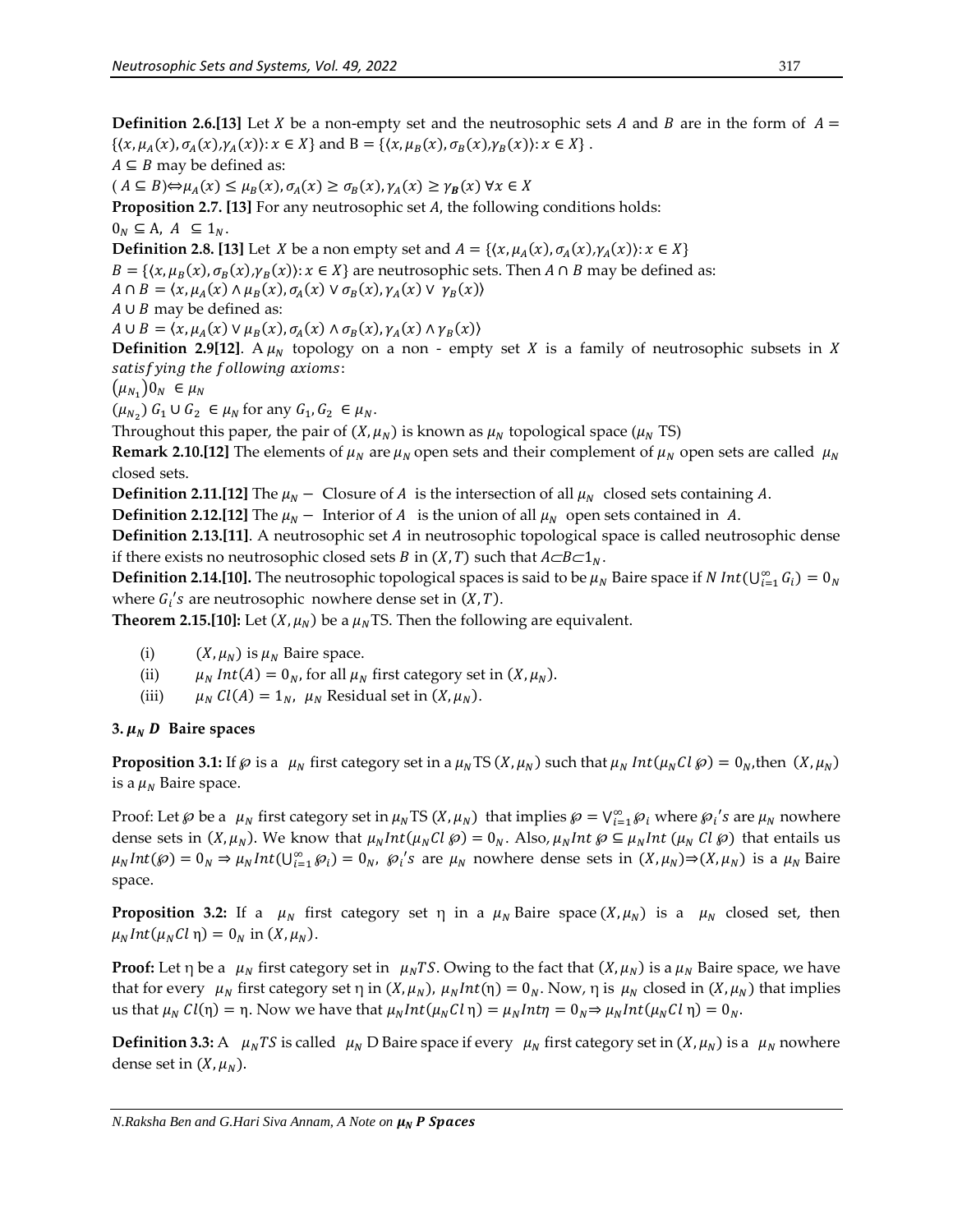**Example 3.4:** Let = {, } and 0 = {〈0,1,1〉〈0,1,1〉}, = {〈0.6,0.4,0.8〉〈0.8,0.6,0.9〉}, = {〈0.6,0.3, 0.8 $\langle 0.9, 0.2, 0.7 \rangle$ ,  $C = \{ (0.5, 0.4, 0.9) \langle 0.7, 0.8, 0.9 \rangle \}$ ,  $D = \{ (0.4, 0.6, 0.9) \langle 0.6, 0.8, 0.9 \rangle \}$ ,  $E = \{ (0.3, 0.7, 0.9) \langle 0.5, 0.9, 0.9 \rangle \}$ 0.9)},  $1_N = \{(1,0,0)\{(1,0,0)\}\}$ . We define a  $\mu_N TS$  by  $\{0_N, A, B, C, D\}$ . The  $\mu_N$  closed sets are  $\{\overline{A}, \overline{B}, \overline{C}, \overline{D}, 1_N\}$ . Here,  $0_N$  and  $\overline{B} = \{(0.8, 0.7, 0.6)(0.7, 0.8, 0.9)\}$  are  $\mu_N$  first category sets and  $0_N$ ,  $\overline{E}, \overline{B}$  are  $\mu_N$ nowhere dense. Hence, every  $\mu_N$  first category is  $\mu_N$  nowhere dense. Thus,  $(X, \mu_N)$  is  $\mu_N$  D Baire space.

**Proposition 3.5:** If  $(X, \mu_N)$  is  $\mu_N$  *D* Baire Space, then  $(X, \mu_N)$  is a  $\mu_N$  Baire space.

Proof: Let  $\zeta$  be a  $\mu_N$  first category set in  $\mu_N D$  Baire space  $(X, \mu_N)$ . Then  $\zeta = \bigcup_{i=1}^{\infty} \zeta_i$  where  $\zeta_i$ 's are  $\mu_N$ nowhere dense sets and  $\zeta$  is a  $\mu_N$  nowhere dense set in  $(X, \mu_N)$ . Thereupon, we obtain that  $\mu_N Int (\mu_N Cl \zeta) = 0_N$ . Hence,  $\mu_N Int \zeta \subseteq \mu_N Int (\mu_N Cl \zeta) \Rightarrow \mu_N Int \zeta = 0_N$  which entails us that  $\mu_N Int(U_{i=1}^{\infty} \zeta_i) = 0_N$  where  $\zeta_i$ 's are  $\mu_N$  nowhere dense sets in  $(X, \mu_N)$ . Hence  $(X, \mu_N)$  is a  $\mu_N$  Baire space.

**Remark 3.6:** Converse of the above proposition need not be true. Every  $\mu_N$  Baire space need not be  $\mu_N$  D Baire space.This can be explained in the following example.

**Example 3.7:** Let  $X = \{a\}, 0_N = \{(0.1, 1)\}, A = \{(0.3, 0.3, 0.5)\}, B = \{(0.1, 0.2, 0.3)\}, C = \{(0.3, 0.2, 0.3)\}, D = \{(0.3, 0.3, 0.5)\}, D = \{(0.3, 0.3, 0.3, 0.5)\}, D = \{(0.3, 0.3, 0.3, 0.5)\}$ 0.6,0.2)},  $E = \{(0.3, 0.8, 0.5)\}\$ ,  $1_N = \{(1, 0, 0)\}\$  and we define a  $\mu_N$ TS as  $\{0_N, A, B, C\}$ . Here  $(X, \mu_N)$  is a  $\mu_N$  Baire space. The  $\mu_N$  first category sets are  $0_N$  and  $\bar{E}$  and the  $\mu_N$  nowhere dense sets are  $0_N$ , E,  $\bar{A}$ ,  $\bar{B}$ ,  $\bar{C}$ ,  $\bar{D}$ . Here  $\bar{E}$ is  $\mu_N$  first category set but not  $\mu_N$  Nowhere dense set. Hence  $(X, \mu_N)$  is not a  $\mu_N$  D Baire space.

**Proposition 3.8:** If  $\delta$  is an arbitrary  $\mu_N$  first category set in  $\mu_N$  Baire space and  $\delta$  is  $\mu_N$  Closed then  $(X, \mu_N)$  is  $\mu_N$  D Baire space.

Proof: Let  $\delta = \bigcup_{i=1}^{\infty} \delta_i$ , where  $\delta_i$ 's are  $\mu_N$  nowhere dense sets. From this we obtain that  $\mu_N$  Int $(\bigcup_{i=1}^{\infty} \delta_i)$  =  $0_N$  because of the fact that  $(X, \mu_N)$  is  $\mu_N$  Baire Space. Also we have that  $\mu_N Cl(\delta) = \delta$  from this we get that  $\mu_N Int(\mu_N Cl(\delta)) = \mu_N Int(\delta \Rightarrow \mu_N Int(\mu_N Cl(\delta)) = 0_N$ . Since  $\delta$  is  $\mu_N$  first category set in  $(X, \mu_N)$ . Thus  $(X, \mu_N)$ is  $\mu_N$  *D* Baire space.

**Definition 3.9:** A neutrosophic set in a  $\mu_N$ TS (X,  $\mu_N$ ) is called  $\mu_N F_{\sigma}$  set in (X,  $\mu_N$ ) if  $\theta = \bigcup_{i=1}^{\infty} \theta_i$ , where  $\overline{\theta_i} \epsilon \mu_N$ .

**Definition 3.10:** A neutrosophic set in a  $\mu_N$ TS (X,  $\mu_N$ ) is called  $\mu_N G_\delta$  set in (X,  $\mu_N$ ) if  $\theta = \bigcap_{i=1}^{\infty} \theta_i$ , where  $\theta_i \in \mu_N$ .

**Proposition 3.11:** If  $\alpha$  is  $\mu_N$  dense and  $\mu_N G_\delta$  set in  $(X, \mu_N)$  in a  $\mu_N TS$  then  $\overline{\alpha}$  is a  $\mu_N$  first category set in  $(X, \mu_N)$ .

Proof: Since  $\alpha$  is  $\mu_N G_\delta$  set in  $(X, \mu_N)$ ,  $\alpha = \bigcap_{i=1}^\infty \alpha_i$  where  $\alpha_i \in \mu_N$  and also  $\alpha$  is  $\mu_N$  dense so we get  $\mu_N Cl(\alpha) =$  $1_N$ . Thereupon we get  $\mu_N Cl(\bigcap_{i=1}^{\infty} \alpha_i) = 1_N$ . But we know that  $\mu_N Cl(\bigcap_{i=1}^{\infty} \alpha_i) \subseteq \bigcap_{i=1}^{\infty} (\mu_N Cl(\alpha_i))$ . Hence, we retrieve that  $1_N \subseteq \bigcap_{i=1}^{\infty} (\mu_N Cl(\alpha_i)) \Rightarrow \bigcap_{i=1}^{\infty} (\mu_N Cl(\alpha_i)) = 1_N$ . Thus we have that for each  $\alpha_i \in \mu_N$ ,  $\mu_N Cl(\alpha_i) =$  $1_N$ . Now,  $\mu_N Cl(\mu_N Int a_i) = 1_N \Rightarrow \overline{\mu_N Cl(\mu_N Int a_i)} = 0_N \Rightarrow \mu_N Int(\mu_N Cl(\overline{a_i})) = 0_N$  which entails us that  $\overline{a_i}$  is  $\mu_N$  nowhere dense sets in  $(X, \mu_N)$  that implies us  $\bar{\alpha} = \bigcup_{i=1}^{\infty} (\bar{\alpha}_i)$  is  $\mu_N$  nowhere dense sets in  $(X, \mu_N) \Rightarrow \bar{\alpha}$  is  $\mu_N$  first category set in  $(X, \mu_N)$ .

**Proposition 3.12:** If  $\beta$  is  $\mu_N$  dense and  $\mu_N G_\delta$  set in  $(X, \mu_N)$  in a  $\mu_N TS$  then  $\beta$  is a  $\mu_N$  residual set in  $(X, \mu_N)$ .

Proof: Owing to the fact that  $\beta$  is  $\mu_N$  dense and  $\mu_N G_\delta$  set in  $(X, \mu_N)$  by using Proposition 3.11 we obtain that  $\bar{\beta}$  is  $\mu_N$  first category set in  $(X, \mu_N)$ . From this we conclude that  $\beta$  is a  $\mu_N$  residual set in  $(X, \mu_N)$ .

**Proposition 3.13:** If v is both  $\mu_N$  dense and  $\mu_N G_\delta$  set, then  $\mu_N Int \overline{v}_t = 0_N$  where  $v_i$ 's are  $\mu_N$  nowhere dense sets such that  $\bar{v} = \bigcup_{i=1}^{\infty} (\bar{v}_i)$ .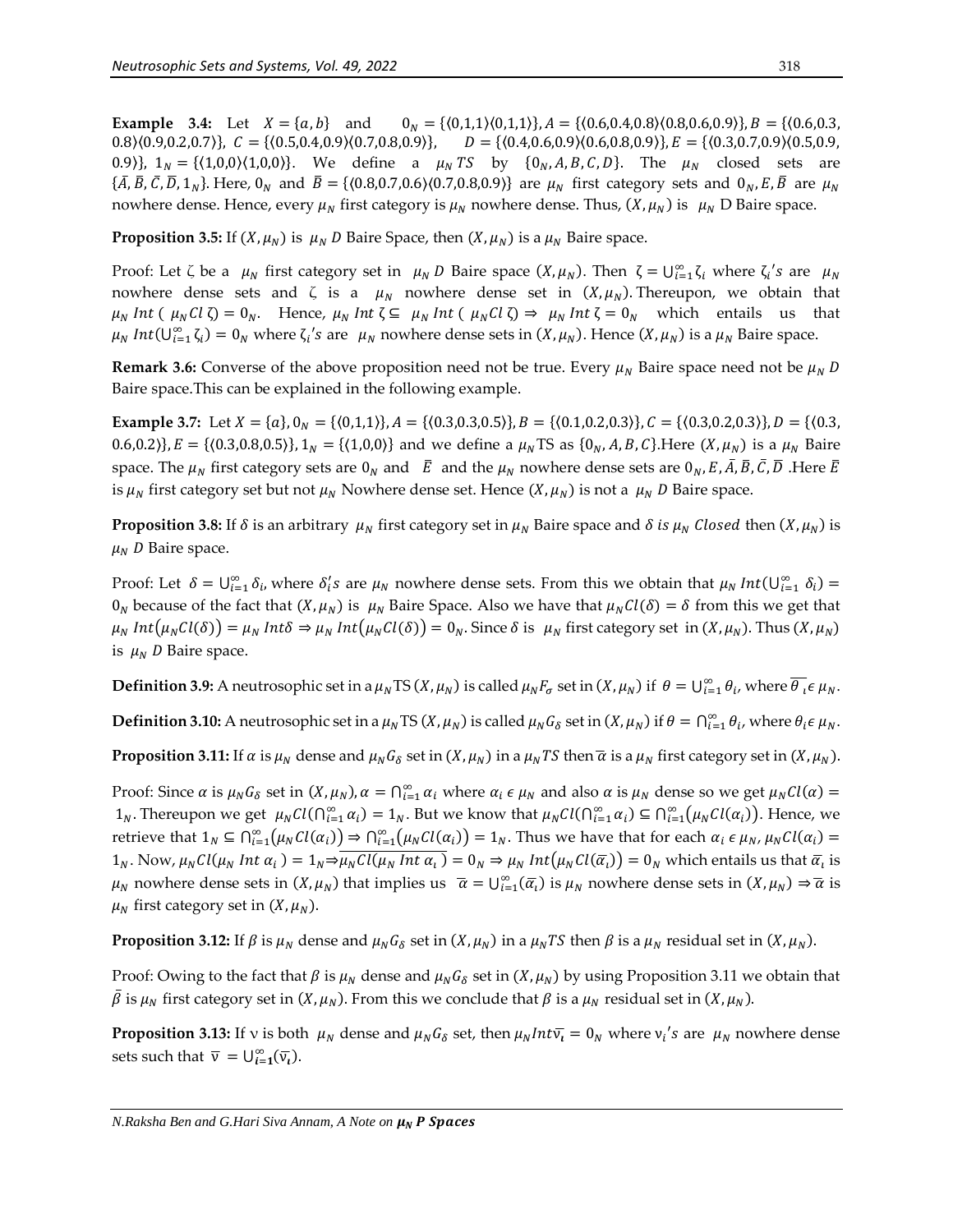Proof: Let v be a  $\mu_N$  dense and  $\mu_N G_\delta$  set in  $(X, \mu_N)$ . Then by Proposition 3.11,  $\bar{v}$  is  $\mu_N$  first category set in  $(X, \mu_N)$  and  $\bar{v} = \bigcup_{i=1}^{\infty} (\bar{v}_i)$  where  $\bar{v}_i$ 's are  $\mu_N$  nowhere dense sets in  $(X, \mu_N)$ . But  $\mu_N Int(\bar{v}) = \overline{\mu_N Cl \, v} = \overline{1_N}$  $0_N$ . Then  $\mu_N Int(\bigcup_{i=1}^{\infty} (\overline{v_i}) ) = \mu_N Int \overline{v_i} = 0_N \Rightarrow \mu_N Int \overline{v_i} = 0_N$ , where  $\overline{v_i}'$  s are  $\mu_N$  nowhere dense sets in  $(X, \mu_N)$ .

**Proposition 3.14:** If  $\xi$  is  $\mu_N$  first category set in  $(X, \mu_N)$  then there is a  $\mu_N F_\sigma$  set  $\wp$  in  $(X, \mu_N)$  such that  $\xi \subseteq \wp$ .

Proof: Let  $\xi$  be a  $\mu_N$  first category set in  $(X, \mu_N)$  then  $\xi = \bigcup_{i=1}^{\infty} \xi_i$ , where  $\xi_i$ 's are  $\mu_N$  nowhere dense sets in  $(X, \mu_N)$ . Now  $\overline{\mu_N Cl(\xi)}$  is  $\mu_N$  open in  $(X, \mu_N)$  thereupon  $\bigcap_{i=1}^{\infty} (\overline{\mu_N Cl(\xi_i)})$  is  $\mu_N G_{\delta}$  set in  $(X, \mu_N)$ . Let  $\kappa =$  $\bigcap_{i=1}^{\infty} (\overline{\mu_N Cl(\xi_i)})$ . On considering  $\kappa = \bigcap_{i=1}^{\infty} (\overline{\mu_N Cl(\xi_i)}) = \overline{U_{i=1}^{\infty} \mu_N Cl(\xi_i)} \subseteq \overline{U_{i=1}^{\infty} \xi_i} = \overline{\xi} \Rightarrow \kappa \subseteq \overline{\xi} \Rightarrow \xi \subseteq \overline{\kappa}$ . Let  $\wp = \overline{\kappa}$  $\bar{\kappa}$ . Since  $\kappa$  is  $\mu_N G_\delta$  set in  $(X, \mu_N)$  and  $\wp$  is  $\mu_N F_\sigma$  set in  $(X, \mu_N)$ . Thus, we obtain "If  $\xi$  is  $\mu_N$  first category set in  $(X, \mu_N)$  then there is a  $\mu_N F_{\sigma}$  set  $\wp$  in  $(X, \mu_N)$  such that  $\xi \subseteq \wp''$ .

**Remark 3.15:** If  $\mu_N$  Int ( $\wp$ ) =  $0_N$  in Proposition 3.14 then  $(X, \mu_N)$  is  $\mu_N$  Baire space. For  $\mu_N$ Int $\xi \subseteq$  $\mu_N Int(\mathcal{P}) = 0_N \Rightarrow \mu_N Int\xi = 0_N \Rightarrow (X, \mu_N)$  is  $\mu_N$  Baire space.

**Proposition 3.16:** If  $\mu_N Cl(\mu_N Int \gamma) = 1_N$  for every  $\mu_N$  dense and  $\mu_N G_{\delta}$  set in  $(X, \mu_N)$  then  $(X, \mu_N)$  is  $\mu_N D$ Baire space.

Proof: let  $\gamma$  be a  $\mu_N$  dense and  $\mu_N G_\delta$  set in  $(X, \mu_N)$ . Then by Proposition 3.11 we obtain that  $\bar{\gamma}$  is a  $\mu_N$  first category set in  $(X, \mu_N)$ . Now,  $\mu_N Cl(\mu_N Int \gamma) = 1_N \Rightarrow \overline{\mu_N Cl(\mu_N Int \gamma)} = 0_N \Rightarrow \mu_N Int(\mu_N Cl \bar{\gamma}) = 0_N$ . For the  $\mu_N$  first category set  $\bar{y}$  in  $(X, \mu_N)$  we have that  $\mu_N$  *Int*( $\mu_N Cl \bar{y}$ ) =  $0_N$ . Thus,  $(X, \mu_N)$  is  $\mu_N D$  Baire space.

**Proposition 3.17:** If a  $\mu_N$  TS (X,  $\mu_N$ ) has a  $\mu_N$  dense and  $\mu_N G_\delta$  set in (X,  $\mu_N$ ) then (X,  $\mu_N$ ) is not a  $\mu_N$  D Baire space.

Proof: Let  $\gamma$  be a  $\mu_N$  dense and  $\mu_N G_\delta$  set in  $(X, \mu_N)$ . Then by Proposition 3.11 we obtain that  $\bar{\gamma}$  is a  $\mu_N$  first category set in  $(X, \mu_N)$ . Now,  $\overline{\mu_N Cl(\mu_N Int \gamma)} \supseteq \overline{\mu_N Cl \gamma} \supseteq \overline{1_N} = 0_N$ . Hence,  $\mu_N Int(\mu_N Cl \overline{\gamma}) \supseteq 0_N \neq 0_N$ , for the  $\mu_N$  first category set  $\bar{\gamma}$  in  $(X, \mu_N)$ . Clearly we get that  $(X, \mu_N)$  is not a  $\mu_N$  D Baire space.

**Proposition 3.18:** If  $\mu_N Cl(\mu_N Int \vartheta) = 1_N$  for every  $\mu_N$  residual set  $\vartheta$  in a  $\mu_N TS(X, \mu_N)$  then  $(X, \mu_N)$  is a  $\mu_N D$ Baire space.

Proof: Let  $\vartheta$  ba a  $\mu_N$  residual set in a  $\mu_N TS$   $(X, \mu_N)$ . Thereupon  $\overline{\vartheta}$  is a  $\mu_N$  first category set in  $(X, \mu_N)$ . Now,  $\mu_N Cl(\mu_N Int \vartheta) = 1_N \Rightarrow \overline{\mu_N Cl(\mu_N Int \vartheta)} = 0_N \Rightarrow \mu_N Int (\mu_N Cl \overline{\vartheta}) = 0_N$  that entails us that for a  $\mu_N$  first category set  $\overline{\vartheta}$  in(X,  $\mu_N$ ),  $\mu_N$  Int ( $\mu_NCl\overline{\vartheta}$ ) =  $0_N$  which leads us into that (X,  $\mu_N$ ) is a  $\mu_N$  D Baire space.

**Proposition 3.19:** If a  $\mu_N$ TS (X,  $\mu_N$ ) is a  $\mu_N$  D Baire space then there is no non void  $\mu_N$  dense set is a  $\mu_N$  first category set in  $(X, \mu_N)$ .

**Proof:** Suppose that  $\omega$  is a non-void  $\mu_N$  first category set and  $\mu_N$  dense set in  $(X, \mu_N)$ . Owing to the fact that  $(X, \mu_N)$  is a  $\mu_N$  D Baire space and  $\omega$  is a  $\mu_N$  first category set in  $(X, \mu_N)$ . From this we get that  $\mu_N$  Int ( $\mu_N$ Cl  $\omega$ ) =  $0_N$ . By our assumption we get  $\mu_N$ Cl  $\omega = 1_N$  that implies us  $\mu_N$  Int ( $\mu_N$ Cl  $\omega$ ) =  $\mu_N$  *Int*  $(1_N) \neq 1_N$  which is a contradiction to  $(X, \mu_N)$  is a  $\mu_N$  *D* Baire space. Hence, we must have  $\mu_N$ *Cl*  $\omega \neq$  $1_N$ . Thereupon we get no non zero  $\mu_N$  dense set is a  $\mu_N$  first category set in  $\mu_N$  D Baire space.

#### 4.  $\mu_N$  **P** Spaces

**Definition 4.1:** A  $\mu_N$ TS is called  $D/\mu_N$  space if for all non-empty neutrosophic set  $\eta$  in  $(X, \mu_N)$ ,  $\mu_N Cl \eta = 1_N$ .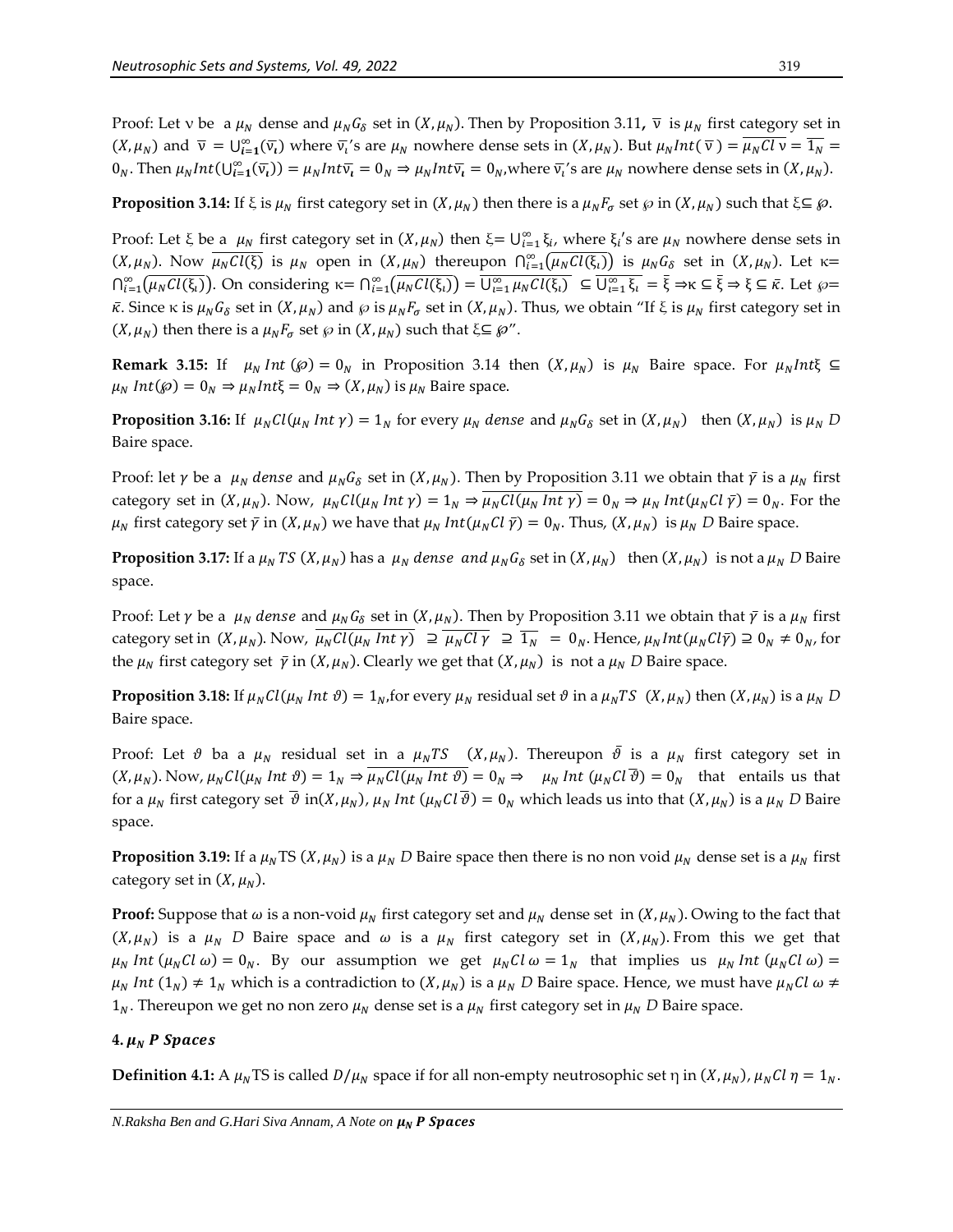**Definition 4.2: A**  $\mu_N$  **TS** is called  $\mu_N$  P space if the countable intersection of  $\mu_N$  open sets is  $\mu_N$  open. That is every non zero  $\mu_N G_\delta$  set in  $(X, \mu_N)$  is a  $\mu_N$  open set in  $(X, \mu_N)$ .

**Example 4.3:** Let  $X = \{a\}$ . We define neutrosophic sets as  $A_1 = \{(0.1.0.4, 0.6)\}, A_2 = \{(0.2, 0.3, 0.5)\}$  and we define a  $\mu_N$ TS as  $\{0_N, A_1, A_2\}$ . Here the countable intersection of  $\mu_N$  open sets are  $\mu_N$  open. Hence,  $(X, \mu_N)$  is a  $\mu_N$  P space.

**Example 4.4:** Let  $X = \{a\}$ . We define a  $\mu_N$  TS as  $\{0_N, \omega_1, \omega_2, \omega_3\}$  where  $\omega_1 = \{(0.3, 0.3, 0.5)\}, \omega_2 =$  $\{(0.1, 0.2, 0.3)\}, \omega_3 = \{(0.3, 0.2, 0.3)\}, \omega_4 = \{(0.3, 0.6, 0.2)\}, \omega_5 = \{(0.3, 0.8, 0.5)\}.$  Here the countable intersection of  $\mu_N$  open set is not  $\mu_N$  open set in  $(X, \mu_N)$ .

**Proposition 4.5:** If  $\wp$  is a non-zero  $\mu_N F_{\sigma}$  set in a  $\mu_N P$  space  $(X, \mu_N)$ , then  $\wp$  is a  $\mu_N$  closed set in  $(X, \mu_N)$ .

Proof: Since  $\wp$  is a non-zero  $\mu_N F_{\sigma}$  set in  $(X, \mu_N)$ ,  $\wp = \bigcup_{i=1}^{\infty} \wp_i$  where the neutrosophic sets  $\wp_i$ 's are  $\mu_N$  closed in  $(X, \mu_N)$ . Then  $\overline{\varphi} = \overline{\bigcup_{i=1}^{\infty} \varphi_i} = \bigcap_{i=1}^{\infty} \overline{\varphi_i}$ . Now,  $\varphi_i$ 's are  $\mu_N$  closed in  $(X, \mu_N)$  that entails  $\overline{\varphi} = \bigcap_{i=1}^{\infty} \overline{\varphi_i}$  where  $\overline{\wp_\iota} \epsilon\mu_N.$ Thereupon  $\bar\wp$  is a  $\mu_NG_\delta$  set in  $(X,\mu_N).$ Since  $(X,\mu_N)$  is a  $\mu_N$   $P$  space,  $\bar\wp$  is  $\mu_N$  open. Therefore,  $\wp$  is  $\mu_N$ closed set in  $(X, \mu_N)$ .

**Proposition 4.6:** If the  $\mu_N$  TS  $(X, \mu_N)$  is a  $\mu_N$  P space and if  $\wp$  is a  $\mu_N$  first category set in  $(X, \mu_N)$  then  $\wp$  is not a  $\mu_N$  dense.

Proof: Let us assume that the contrary statement. Suppose that  $\wp$  is a  $\mu_N$  first category set in  $(X, \mu_N)$  such that  $\mu_N Cl(\mathfrak{G}) = 1_N$  where  $\mathfrak{G} = \bigcup_{i=1}^{\infty} \mathfrak{G}_i$  and  $\mathfrak{G}_i$ 's are  $\mu_N$  nowhere dense sets in  $(X, \mu_N)$ . Now,  $\overline{\mu_N Cl(\mathfrak{G}_l)}$  is  $\mu_N$ open in  $(X, \mu_N)$ . Let  $\xi = \bigcap_{i=1}^{\infty} \overline{\mu_N Cl(\mathcal{S}_i)}$ . Thereupon  $\xi$  is a non-zero  $\mu_N G_\delta$  set in  $(X, \mu_N)$ . Now we have  $\bigcap_{i=1}^{\infty} \overline{\mu_N Cl(\mathcal{D}_i)} = \overline{\bigcup_{i=1}^{\infty} \mu_N Cl(\mathcal{D}_i)} \subseteq \overline{\bigcup_{i=1}^{\infty} \mathcal{D}_i} = \overline{\mathcal{D}}$ . Thus we obtain that  $\xi \subseteq \overline{\mathcal{D}}$ . From this we obtain that  $\mu_N Int(\xi) \subseteq \mu_N Int(\overline{\wp}) = \overline{\mu_N CI \ \wp} = \overline{1_N} = 0_N$ . Since  $(X, \mu_N)$  is a  $\mu_N P$  spaces,  $\mu_N Int(\xi) = \xi$  that yields us that  $\xi = 0_N$  which is a strict opposite statement to a non- zero  $\mu_N G_\delta$  set in  $\mu_N P$  space  $(X, \mu_N)$  that implies us that  $\mu_N Cl(\mathcal{P}) \neq 1_N$ . Thereupon we conclude that  $\mathcal{P}$  is not a  $\mu_N$  dense.

**Proposition 4.7:** If  $\lambda$  is a  $\mu_N$  first category set in  $\mu_N$  P space such that  $\sigma \subseteq \overline{\lambda}$  where  $\sigma$  is a non-zero  $\mu_N$  dense and  $\mu_N G_\delta$  set in  $(X, \mu_N)$  then  $\lambda$  is a  $\mu_N$  nowhere dense set in  $(X, \mu_N)$ .

Proof: Let  $\lambda$  be a  $\mu_N$  first category set in  $(X, \mu_N)$ . Then  $\lambda = \bigcup_{i=1}^{\infty} \lambda_i$  where  $\lambda_i$ 's are  $\mu_N$  nowhere dense set in  $(X, \mu_N)$ . Now,  $\overline{\mu_N Cl(\lambda_i)}$  is  $\mu_N$  open in  $(X, \mu_N)$ . Let  $\sigma = \bigcap_{i=1}^{\infty} \overline{\mu_N Cl(\lambda_i)} = \overline{\bigcup_{i=1}^{\infty} \mu_N Cl(\lambda_i)} \subseteq \overline{\bigcup_{i=1}^{\infty} \lambda_i} = \overline{\lambda}$ . Hence, we get that σ ⊆  $\bar{\lambda}$ . From this we get that  $\lambda \subseteq \bar{\sigma}$ . Now  $\mu_N Int(\mu_N Cl \lambda) \subseteq \mu_N Int(\mu_N Cl \bar{\sigma})$  which implies us that  $\mu_N Int(\mu_N Cl \lambda) \subseteq \overline{\mu_N Cl(\mu_N Int \sigma)}$ . Now owing to the fact that  $(X, \mu_N)$  is a  $\mu_N P$  space, the  $\mu_N G_\delta$  set  $\sigma$  is  $\mu_N$ open in  $(X, \mu_N)$  and  $\mu_N Int(\sigma) = \sigma$ . Therefore we get that  $\mu_N Int(\mu_N Cl \lambda) \subseteq \overline{\mu_N Cl(\mu_N Int \sigma)} = \overline{\mu_N Cl \sigma} = \overline{1_N} = 0_N$ . Thereupon  $\mu_N Int(\mu_N Cl \lambda) = 0_N$ . Hence  $\lambda$  is  $\mu_N$  nowhere dense set in  $(X, \mu_N)$ .

**Proposition 4.8:** If  $\lambda$  is a  $\mu_N$  first category set in  $\mu_N$  *P* space such that  $\sigma \subseteq \overline{\lambda}$  where  $\sigma$  is a non-zero  $\mu_N$  dense and  $\mu_N G_\delta$  set in  $(X, \mu_N)$  then  $(X, \mu_N)$  is  $\mu_N$  Baire space.

Proof: Let  $\lambda$  be a  $\mu_N$  first category set in  $(X, \mu_N)$ . As in the above Proposition 4.7 we have  $\mu_N Int(\mu_N CL \lambda) =$  $0_N$ . Thereupon  $\mu_N Int \lambda \subseteq \mu_N Int(\mu_N Cl \lambda)$  which entails us that  $\mu_N Int \lambda = 0_N$ . Thus, we obtain that  $\mu_N Int \lambda =$  $0_N$  for every  $\mu_N$  first category set in  $(X, \mu_N)$ . Hence  $(X, \mu_N)$  is  $\mu_N$  Baire space.

**Proposition 4.9:** If the  $\mu_N$ TS ( $X, \mu_N$ ) is a  $\mu_N$  P space and  $\lambda$  is a non-zero  $\mu_N$  dense and  $\mu_N$  first category set in  $(X, \mu_N)$  then there is no non-zero  $\mu_N G_\delta$  set in  $(X, \mu_N)$  such that  $\sigma \subseteq \overline{\lambda}$ .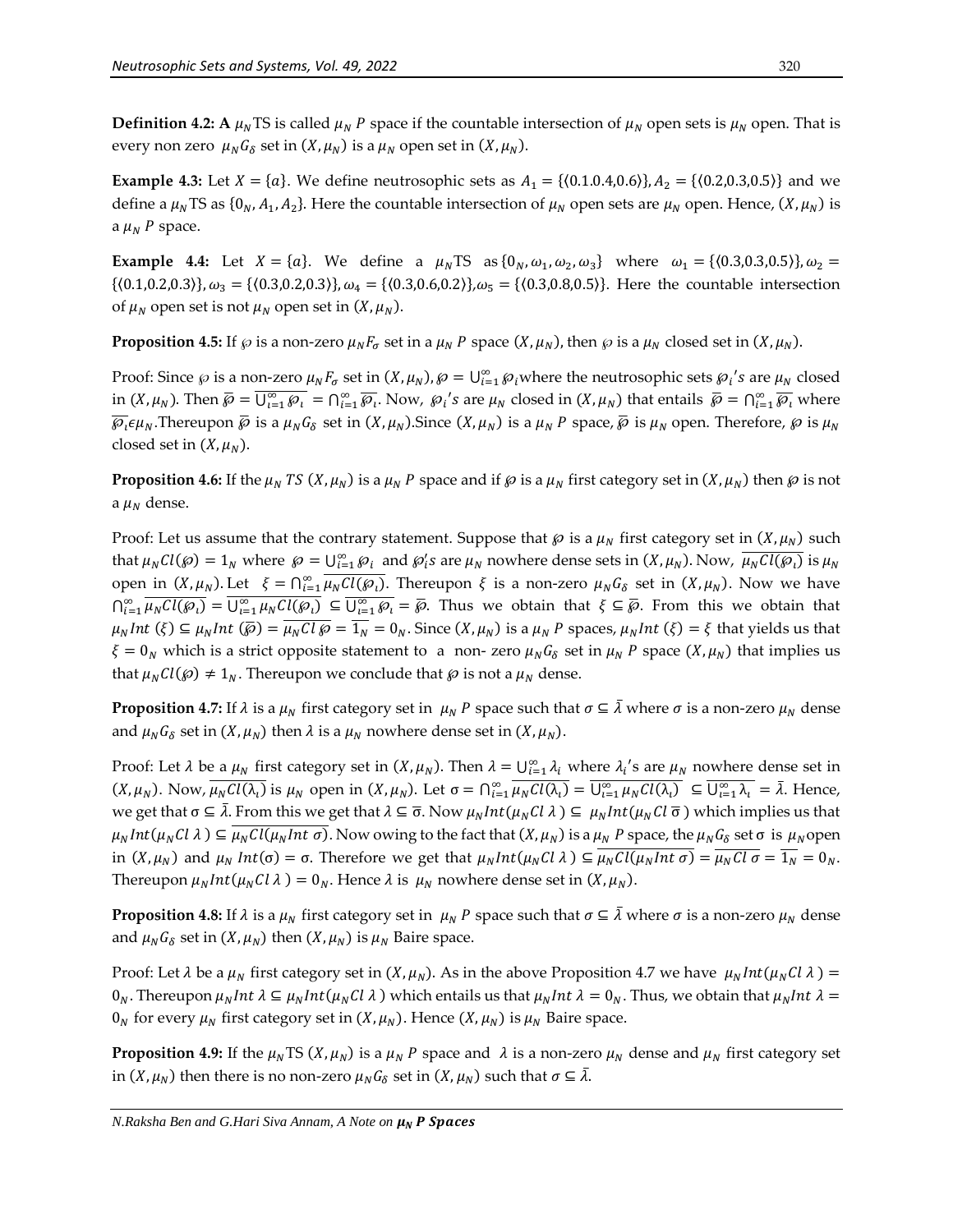Proof: Let  $\lambda$  be a non-zero  $\mu_N$  first category set in  $(X, \mu_N)$ . Suppose there exists a  $\mu_N G_\delta$  set  $\sigma$  in  $(X, \mu_N)$  such that  $\sigma\subseteq\bar\lambda$ . Thereupon we get  $\mu_NInt$   $\sigma\subseteq\mu_NInt\bar\lambda$  that implies us that  $\mu_NInt$   $\sigma\subseteq\overline{\mu_NCl$   $\lambda}=\;0_N$  because  $\lambda$  is  $\mu_N$ dense. Now we have  $\mu_N Int \sigma = 0_N$ . Since  $(X, \mu_N)$  is a  $\mu_N P$  space,  $\mu_N Int \sigma = \sigma$  and so we obtain  $\sigma = 0_N$ . Hence we conclude that if  $\lambda$  is  $\mu_N$  dense and  $\mu_N$  first category set in  $(X, \mu_N)$  then there is no non-zero  $\mu_N G_\delta$ set in  $(X, \mu_N)$  such that  $\sigma \subseteq \overline{\lambda}$ .

**Proposition 4.10:** If  $\eta$  is a non-empty  $\mu_N$  residual set in  $\mu_N P$  space  $(X, \mu_N)$  then  $\mu_N Int \eta \neq 0_N$ .

Proof: Let  $\eta$  be a non-empty  $\mu_N$  residual set in  $\mu_N$  P space  $(X, \mu_N)$  then  $\overline{\eta}$  is a  $\mu_N$  first category set in  $(X, \mu_N)$ and hence by proposition 4.6 we obtain that  $\bar{\eta}$  is not a  $\mu_N$  dense set in  $(X, \mu_N)$ . From this we obtain that  $\mu_N Cl(\bar{\eta}) \neq 1_N$  which entails us  $\overline{\mu_N Int \eta} \neq 1_N \Rightarrow \mu_N Int \eta \neq 0_N$ .

**Proposition 4.11**: If **κ** is a  $\mu_N$  dense and  $\mu_N G_\delta$  set in a  $\mu_N P$  space  $(X, \mu_N)$  then  $\mu_N Int \kappa \neq 0_N$ .

Proof: Let  $\kappa$  be a  $\mu_N$  dense and  $\mu_N G_\delta$  set in a  $\mu_N P$  space  $(X, \mu_N)$  then by using proposition 3.11  $\bar{\kappa}$  is a  $\mu_N$  first category set in  $(X, \mu_N)$ . Since  $(X, \mu_N)$  is  $\mu_N$  P space by proposition 4.6  $\bar{\kappa}$  is not a  $\mu_N$  dense set in  $(X, \mu_N)$  and so  $\mu_N Cl(\bar{\kappa}) \neq 1_N \Rightarrow$  that  $\overline{\mu_N Int \kappa} \neq 1_N \Rightarrow \mu_N Int \kappa \neq 0_N$ .

## **5.**  $\mu_N$  P space &  $\mu_N$  Submaximal Space

**Proposition 5.1:** If each non-zero  $\mu_N G_\delta$  set is a  $\mu_N$  dense set in a  $\mu_N$  submaximal space  $(X, \mu_N)$  then  $(X, \mu_N)$ is a  $\mu_N$  *P* space.

**Proof:** Let  $\lambda$  be a  $\mu_N$   $G_\delta$  set in a  $\mu_N$  submaximal space  $(X, \mu_N)$  then by hypothesis  $\lambda$  is a  $\mu_N$  dense set in  $(X, \mu_N)$ . Since  $(X, \mu_N)$  is a  $\mu_N$  submaximal space, the  $\mu_N$  dense set  $\lambda$  in  $(X, \mu_N)$  is  $\mu_N$  open in  $(X, \mu_N)$ . That is every  $\mu_N G_\delta$  set in  $(X, \mu_N)$  is  $\mu_N$  open in  $(X, \mu_N)$ . Thus  $(X, \mu_N)$  is a  $\mu_N P$  space.

**Proposition 5.2:** If  $\mu_N Int(\lambda) = 0_N$ , where  $\lambda$  is a  $\mu_N F_{\sigma}$  set in a  $\mu_N$  submaximal space  $(X, \mu_N)$  then  $(X, \mu_N)$  is a  $\mu_N$  P space.

**Proof:** Let  $\lambda$  be a  $\mu_N G_\delta$  set in a  $\mu_N$  submaximal space  $(X, \mu_N)$ . Then  $\overline{\lambda}$  is a  $\mu_N F_\sigma$  set in  $(X, \mu_N)$ . By hypothesis  $\mu_N Int(\bar{\lambda}) = 0_N$ , for the  $\mu_N F_{\sigma}$  set  $\bar{\lambda}$  in  $(X, \mu_N)$  which entails us that  $\mu_N Cl(\lambda) = 1_N$ . Then  $\lambda$  is a  $\mu_N$  dense set in  $(X, \mu_N)$ . Since  $(X, \mu_N)$  is a  $\mu_N$  submaximal space, the  $\mu_N$  dense set  $\lambda$  in  $(X, \mu_N)$  is  $\mu_N$  open in  $(X, \mu_N)$ . Henceforth every  $\mu_N G_\delta$  set in  $(X, \mu_N)$  is  $\mu_N$  open in  $(X, \mu_N)$ . Thus we conclude that  $(X, \mu_N)$  is a  $\mu_N P$  space.

**Proposition 5.3:** If each  $\mu_N F_{\sigma}$  set except  $1_N$  is a  $\mu_N$  nowhere dense set in a  $\mu_N$  submaximal space  $(X, \mu_N)$ then  $(X, \mu_N)$  is a  $\mu_N$  P space.

Proof: Let  $\lambda$  be a  $\mu_N F_{\sigma}$  set in a  $\mu_N$  submaximal space  $(X, \mu_N)$  such that  $\mu_N Int(\mu_N Cl \lambda) = 0_N$ . Then  $\mu_N Int(\lambda) \subseteq$  $\mu_N Int(\mu_N C l \lambda) \Rightarrow \mu_N Int(\lambda) = 0_N$ . Now,  $\mu_N Int(\lambda) = 0_N$  for the  $\mu_N F_\sigma$  set  $\lambda$  in  $\mu_N$  submaximal space  $(X, \mu_N)$ , then by proposition 5.2  $(X, \mu_N)$  is a  $\mu_N$  P space.

**Proposition 5.4:** If  $\mu_N Cl(\mu_N Int \lambda) = 1_N$  for each non-empty  $\mu_N G_\delta$  set in a  $\mu_N$  submaximal space  $(X, \mu_N)$  then  $(X, \mu_N)$  is a  $\mu_N$  *P* space.

Proof: Let  $\lambda$  be a  $\mu_N$   $F_\sigma$  set in a  $\mu_N$  submaximal space  $(X, \mu_N)$ , then  $\overline{\lambda}$  is a  $\mu_N$   $G_\delta$  set in a  $\mu_N$  submaximal space  $(X, \mu_N)$ . By the given condition  $\mu_N Cl(\mu_N Int \bar{\lambda}) = 1_N \Rightarrow \overline{\mu_N Cl(\mu_N Int \bar{\lambda})} = 0_N$  and hence we retrieve that  $\lambda$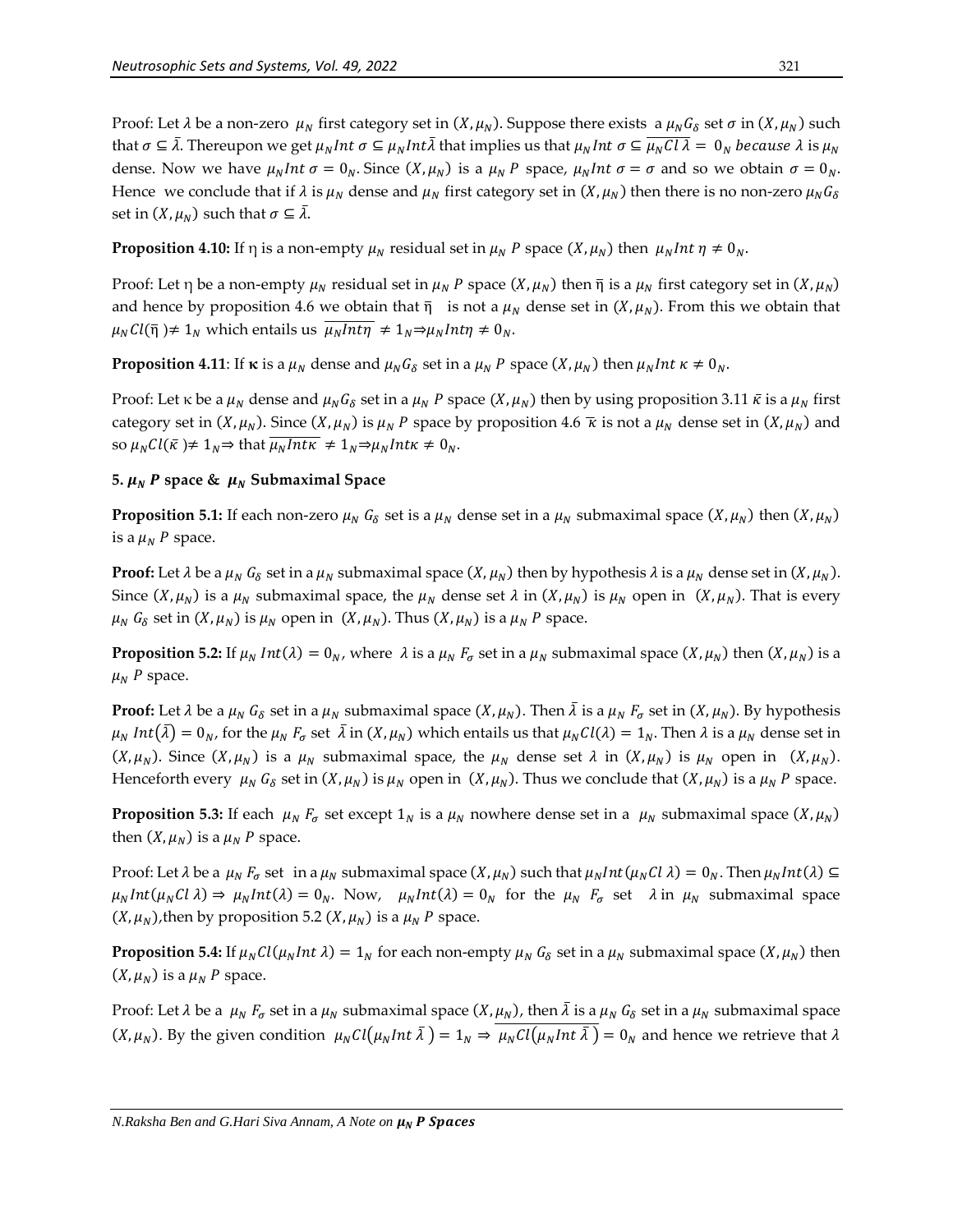is a  $\mu_N$  nowhere dense set in  $(X, \mu_N)$ . Thus the  $\mu_N$   $F_{\sigma}$  set  $\lambda$  is a  $\mu_N$  nowhere dense set in a  $\mu_N$  submaximal space  $(X, \mu_N)$ . Hence by proposition 5.3 we derive that  $(X, \mu_N)$  is a  $\mu_N$  P space.

## **Proposition 5.5:** If  $\lambda$  is a  $\mu_N$  residual set in a  $\mu_N$  submaximal space  $(X, \mu_N)$  then  $\lambda$  is a  $\mu_N$   $G_\delta$  set in  $(X, \mu_N)$ .

Proof: Let  $\lambda$  be a  $\mu_N$  residual set in a  $\mu_N$  submaximal space  $(X, \mu_N)$  then  $\bar{\lambda}$  is a  $\mu_N$  first category set in  $(X, \mu_N)$ and so  $\bar{\lambda} = \bigcup_{i=1}^{\infty} \lambda_i$ , where  $\lambda_i$ 's are  $\mu_N$  nowhere dense set in  $(X, \mu_N)$ . By owing to the fact that  $\lambda_i$ 's are  $\mu_N$ nowhere dense set in  $(X,\mu_N)$ ,  $\mu_N Int(\mu_N Cl\,\lambda_i) = 0_N$ . Then  $\mu_N Int(\lambda_i) \subseteq \mu_N Int(\mu_N Cl\,\lambda_i) \Rightarrow \mu_N Int(\lambda_i) = 0_N \Rightarrow$  $\overline{\mu_N Int(\lambda_l)} = 1_N \Rightarrow \mu_N Cl \overline{\lambda_l} = 1_N \Rightarrow \overline{\lambda_l}$ 's are  $\mu_N$  dense set in  $(X, \mu_N)$ . Since,  $(X, \mu_N)$  is  $\mu_N$  submaximal space,  $\bar{\lambda}_i$ 's are  $\mu_N$  open in  $(X, \mu_N)$  that entails us that  $\lambda_i$ 's are  $\mu_N$  closed in  $(X, \mu_N)$ . Hence  $\bar{\lambda} = \bigcup_{i=1}^{\infty} \lambda_i$ , where  $\lambda_i$ 's are  $\mu_N$  closed in  $(X, \mu_N)$ . Thus we retrieve that  $\overline{\lambda}$  is  $\mu_N F_{\sigma}$  set in  $(X, \mu_N)$ . Thus,  $\lambda$  is a  $\mu_N G_{\delta}$  set in  $(X, \mu_N)$ .

**Proposition 5.6:** If  $\lambda$  is  $\mu_N$  nowhere dense set in a  $\mu_N$  submaximal space  $(X, \mu_N)$  then  $\lambda$  is  $\mu_N$  closed set in  $(X, \mu_N)$ .

Proof: Let  $\lambda$  be a  $\mu_N$  nowhere dense set in  $(X, \mu_N)$  where  $(X, \mu_N)$  is  $\mu_N$  submaximal space. Thereupon we obtain that  $\mu_N Int(\mu_N Cl(\lambda)) = 0_N$  and  $\mu_N Int(\lambda) \subseteq \mu_N Int(\mu_N Cl(\lambda))$  which implies us that  $\mu_N Int(\lambda) = 0_N$ . Hence  $\overline{\mu_N Int(\lambda)} = 1_N$  that yields us  $\mu_N Cl(\overline{\lambda}) = 1_N \Rightarrow \overline{\lambda}$  is  $\mu_N$  dense in  $(X, \mu_N)$ . Since  $(X, \mu_N)$  is  $\mu_N$  submaximal space,  $\bar{\lambda}$  is  $\mu_N$  open in  $(X, \mu_N)$  that yields us  $\lambda$  is  $\mu_N$  closed set in  $(X, \mu_N)$ .

**Proposition 5.7:** If a  $\mu_N$  TS (X,  $\mu_N$ ) is  $\mu_N$  submaximal space and also  $\mu_N$  Baire space then  $(X, \mu_N)$  is  $\mu_N$  D Baire space.

Proof: Let  $(X, \mu_N)$  be a  $\mu_N$  submaximal space and  $\mu_N$  Baire space. Let  $\lambda$  be the  $\mu_N$  first category set in  $(X, \mu_N)$ . Since  $(X,\mu_N)$  is a  $\mu_N$  Baire space,  $\mu_N Int(\lambda) = 0_N$ . Thereupon  $\overline{\mu_N Int(\lambda)} = 1_N$  that yields us  $\mu_N Cl(\bar{\lambda}) = 1_N \Rightarrow \bar{\lambda}$ is  $\mu_N$  dense in  $(X, \mu_N)$ . Since  $(X, \mu_N)$  is  $\mu_N$  submaximal space,  $\bar{\lambda}$  is  $\mu_N$  open in  $(X, \mu_N)$  that yields us  $\lambda$  is  $\mu_N$ closed set in  $(X, \mu_N)$ . Now  $\mu_N Int(\mu_N Cl(\lambda)) = \mu_N Int(\lambda) = 0_N$ . Then  $\lambda$  is  $\mu_N$  nowhere dense set in  $(X, \mu_N)$ . Hence each  $\mu_N$  first category set in  $(X, \mu_N)$  is  $\mu_N$  nowhere dense set in  $(X, \mu_N)$ . Therefore  $(X, \mu_N)$  is  $\mu_N$  D Baire space.

**Conclusion**: In this article we have listed many new aspects of  $\mu_N$  topological space with respect to  $\mu_N$  D-Baire space and  $\mu_N$  space. In future  $\mu_N$  filter,  $\mu_N$ -ultrafilter can be implemented and further the applications of  $\mu_N$  topological space can be found out.

## **Funding:** No external funding

## **Conflicts of Interest:** The authors declare no conflict of interest

## References

- 1. Atanassov.K. T, Intuitionistic fuzzy sets, Fuzzy Sets and Systems, 20(1986), 87–96.
- 2. Al-Omeri.W, Smarandache.F, New Neutrosophic Sets via Neutrosophic Topological Spaces. In Neutrosophic Operational Research; Smarandache.F, Pramanik.S, Eds.; Pons Editions: Brussels, Belgium, 2017; Volume, pp. 189- 209.
- 3. Change.C.L, Fuzzy topological spaces, Journal of Mathematical Analysis and Application, 24(1968), 183-190.
- 4. Dhavaseelan.R and Jafari, Generalized Neutrosophic closed sets, New trends in Neutrosophic theory and applications, 2(2018), 261-273.
- 5. Doger Coker, An introduction to intuitionistic funny topological spaces, Fuzzy Sets and Systems, 88(1997), 81-89.